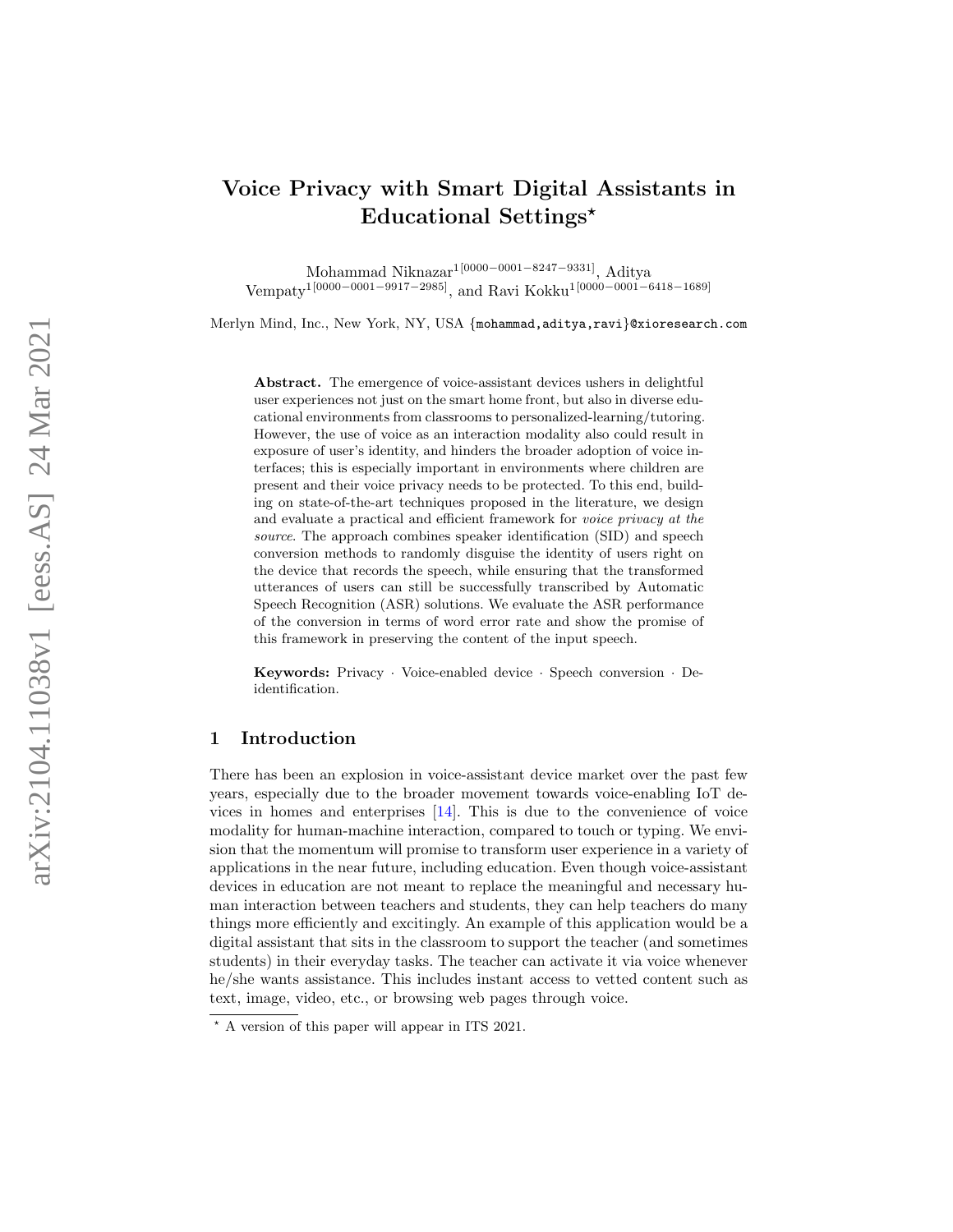#### 2 M. Niknazar et al.

However, the use of voice also raises practical privacy concerns [\[12,](#page-8-1) [13,](#page-8-2) [22\]](#page-9-0). These concerns are more serious in environments such as schools where children are present and they may also interact with the device. For instance, the speech files can be processed for profiling after appropriate speaker identification (SID). Although recent privacy laws (including COPPA and GDPR) have forced major technology companies to establish privacy policies [\[24\]](#page-9-1), a typical user is still unaware of and lacks enough forethought on ways in which the speech data could be used then or in the future (including sharing with third-parties). At the instant the user utters a command, the convenience of the service provided by a voice assistant takes more importance over the potential future uses of the collected data that violate privacy. Further, we believe that privacy should not be an after-thought, but should be provided by design [\[25\]](#page-9-2), and as close to the source of recording as possible.

Two main approaches could be considered to address the privacy problem described above. The first approach is to implement all aspects of speech intelligence, including automatic speech recognition (ASR) on the device locally. However, achieving cloud-comparable ASR performance using on-device ASR for broad vocabulary is an active research problem  $[6]$ , and is also practically challenging due to the need for sophisticated hardware to support low latency requirements of voice assistants.

The second approach, which is the focus of this paper, is to convert audio signals before transmitting them to the cloud ASRs for transcription. The philosophy behind such an idea is that these voice assistants need to know what was said, in order to function, but do not need information on who said it. Hence, converting the audio signal so as to maintain the speech content while de-identifying the speaker, serves our purpose. The goal then is to design a conversion system that ensures that speaker identification models on the cloud fail to associate the right speaker to an utterance, while keeping the ASR performance degradation within acceptable levels. More formally, given a speech dataset  $D$ , and SID and ASR systems whose performance is characterized by S and E respectively, we want to design a speech conversion system  $T_{\Delta}(\cdot)$  that satisfies the following:

<span id="page-1-0"></span>
$$
\min_{T_{\Delta}} \mathcal{S}[T_{\Delta}(\mathcal{D})]
$$
  
s.t.  $|\mathcal{E}[T_{\Delta}(\mathcal{D})] - \mathcal{E}[\mathcal{D}]| \leq \Delta.$  (1)

#### 1.1 Related Work

Different modalities of privacy protection including voice de-identification were discussed in [\[21\]](#page-8-4). As one of the earliest attempts over thirty years ago, a textdependent voice-conversion method based on vector quantization and spectral mapping was developed in [\[3\]](#page-7-0), which had the limitation of using a parallel corpora for training. Various methods such as [\[17\]](#page-8-5) and [\[15\]](#page-8-6) were then developed to remove this limitation and use non-parallel data for training, which is more practical for implementation. In addition to these methods that perform some kind of conversion from a source speaker to a target speaker, numerous methods (e.g. [\[4\]](#page-7-1)), were developed to distort the voice by changing the pitch or some other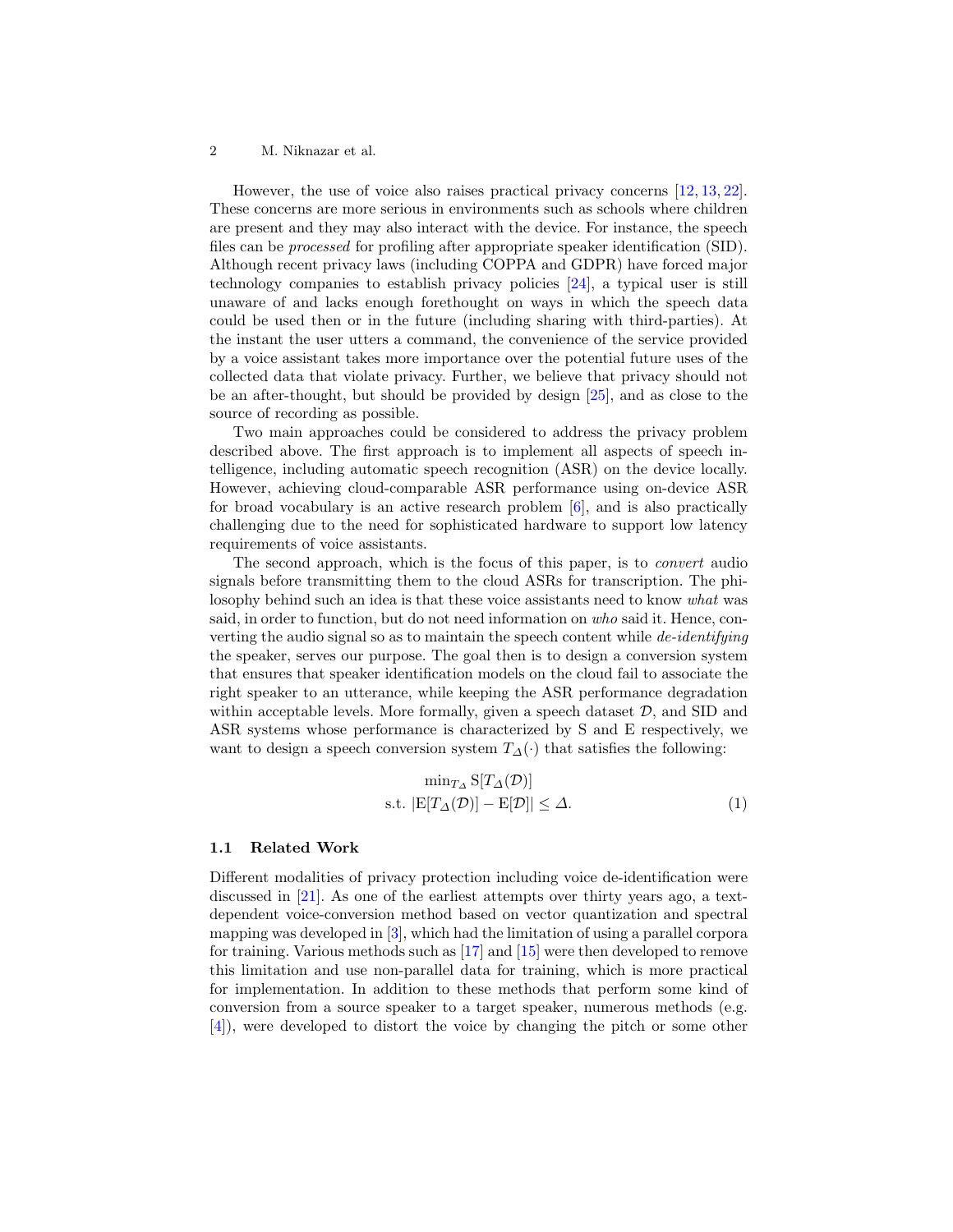basic characteristics of an input voice so that the resulted voice would sound synthetic and difficult to identify. A recent effort was carried out by Qian et al. [\[20\]](#page-8-7), in which a frequency warping function to the frequency domain signal was applied to change the voiceprint, and thereby hiding the identity. While there were promising results in this work, their method depends on a careful selection of the parameter values thereby reducing its applicability to different datasets with different acoustic conditions.

Depending on the application, a reversible conversion may or may not be desirable. In [\[7\]](#page-8-8), a conversion based on Gaussian mixture model (GMM) mapping was used to convert voices of several source speakers to that of one synthetic target speaker. Having the conversion keys, one can revert the transformations and go back to the original voices. As the same authors showed in [\[8\]](#page-8-9), increasing the number of speakers can lead to better de-identification and naturalness. Nevertheless, converting voices to synthetic voices has the drawback that if the system is hacked, the attacker will realize a conversion must have been performed on the voices as they sound synthetic, so they will try to revert the conversions by either hacking the system to access the conversion keys or even reverse engineering to estimate those keys.

An approach that converts voices to synthetic ones and can still be very difficult or impossible to revert to the original voices was adopted in [\[9\]](#page-8-10). In this approach, the input speech is first recognized with a diphone-based recognition system and converted into phonetic transcription. Then, a new synthetic speech is produced by a speech synthesis subsystem using the phonetic transcription. Although this approach offers a high level of protection of speaker identity, it requires an accurate diphone-based recognition system, which has its own challenges due to the limitations of such systems in different noise conditions and dealing with different accents.

Another approach that can perform online voice de-identification and avoids some of the drawbacks of the above-mentioned methods was proposed in [\[19\]](#page-8-11). In this approach, a set of pre-calculated voice transformations based on GMM mapping is used to convert the voice of a new speaker to a synthetic voice. In order to select the best transformation, a speaker identification method is first applied to the incoming voice, then the appropriate transformation is selected. This approach which is inspired by approaches used for face de-identification  $(e.g. k-Same [16])$  $(e.g. k-Same [16])$  $(e.g. k-Same [16])$ , does not need a parallel corpus even for training of the initial set of transformations based on GMM mapping. However, in this approach, the target speaker was again a synthetic voice, which was trained using speech from four different male speakers. Therefore, if the system is hacked, the privacy can be compromised for the above-mentioned reasons.

#### 1.2 Contributions

To address several drawbacks of the previous related work, we propose a framework that uses non-parallel data for training, with human sounding voice targets, which makes it more difficult to speculate if the original voices were transformed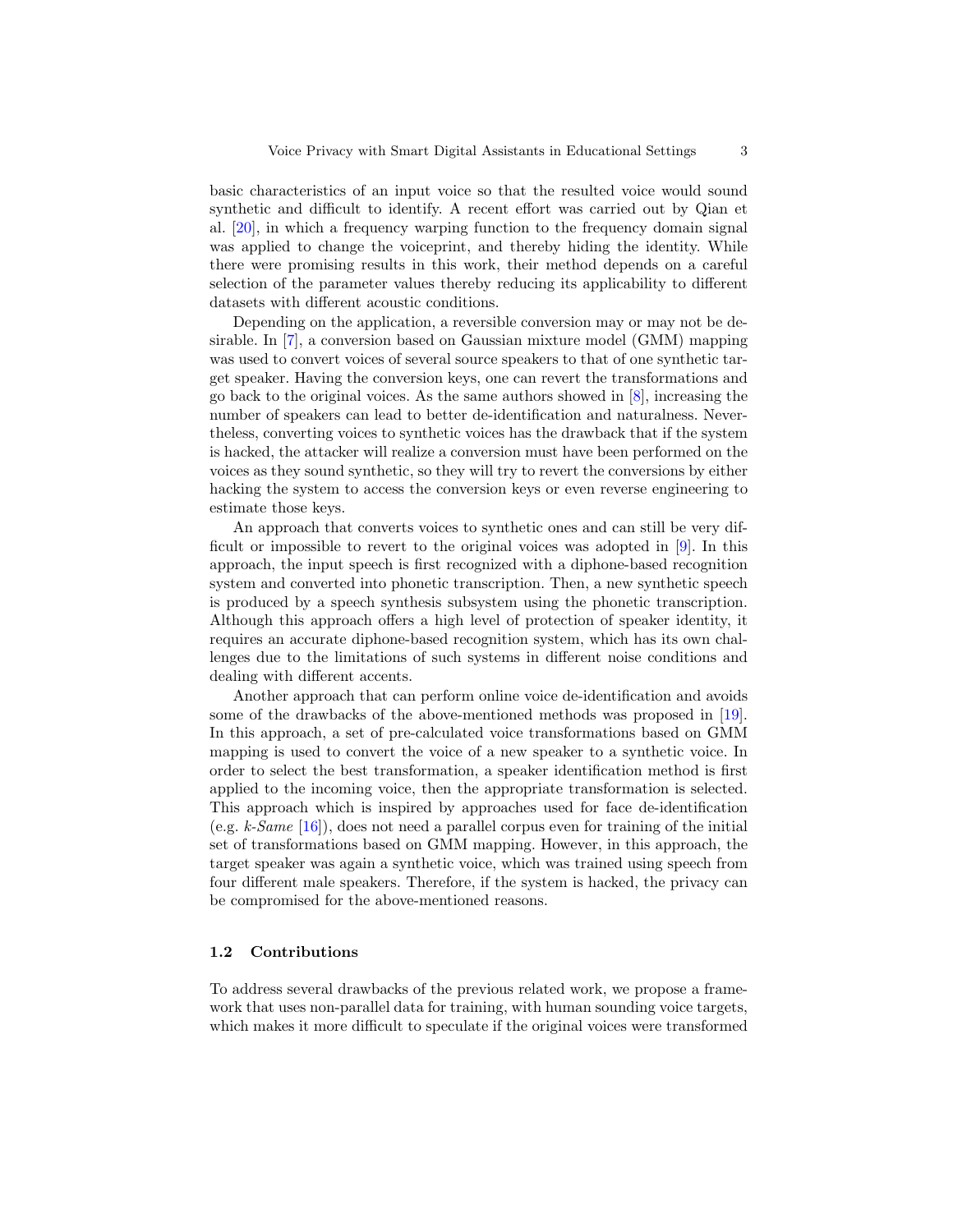

<span id="page-3-1"></span>Fig. 1. Block diagram of the proposed framework.

in the first place. Also, the targets for consecutive utterances are randomly selected to increase the robustness of the proposed method against reversing attempts. Moreover, the method can be applied to new users not seen in the training phase and with minimal/no need for dataset-specific tuning.

In summary, we develop an efficient framework for voice privacy that is practical to implement in real-time by using a combination of speaker identification and speech conversion techniques, and developing a mapping approach for maximal speaker obfuscation with minimal impact on ASR accuracy. We demonstrate the efficacy of our framework with real-world voice utterances; our results show that we achieve obfuscation in a variety of source-target combinations while maintaining high ASR accuracy compared to the original speech.

The rest of the paper is organized as follows: Sec. [2](#page-3-0) describes the methodology used for de-identification to ensure privacy. Sec. [3](#page-5-0) describes our experiments including data collection and results. Sec. [4](#page-7-2) concludes the paper with some future directions.

## <span id="page-3-0"></span>2 Methodology

As represented by [\(1\)](#page-1-0), our goal is to design a conversion algorithm  $T_{\Delta}(\cdot)$  that significantly degrades the SID performance while limiting the degradation in ASR performance. In a preliminary work [\[18\]](#page-8-13), some early observations were reported for voice privacy protection based on cycle-consistent adversarial networks voice conversion (CycleGAN-VC) [\[10\]](#page-8-14), which can be used as a potential candidate for  $T_{\Delta}(\cdot)$  to convert speech utterances.

CycleGAN-VC is a voice based extension of CycleGAN [\[26\]](#page-9-3) which was originally proposed for image-to-image translation from a source domain to a target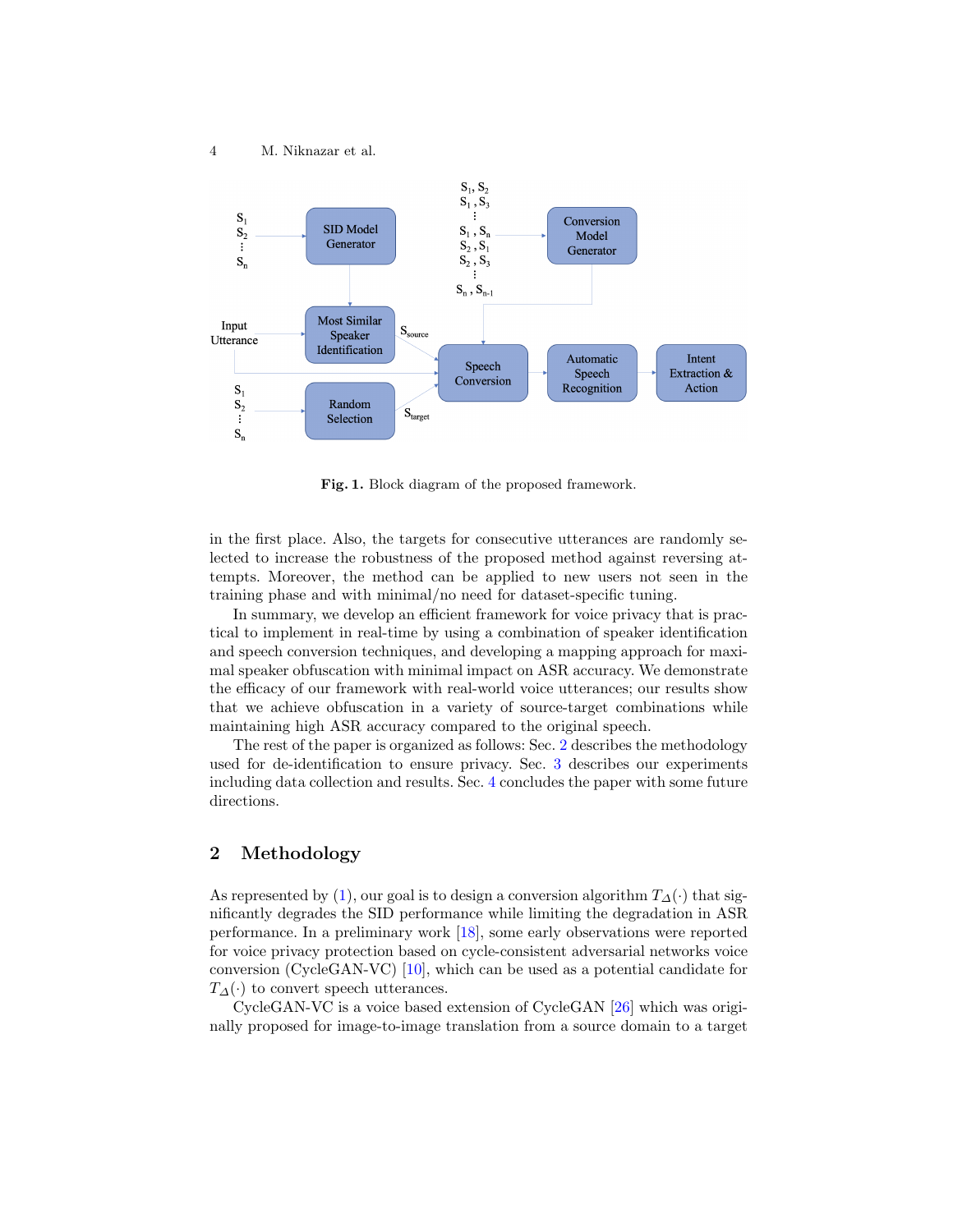domain using a training set of image pairs that were not necessarily aligned. This deep learning method uses conditional adversarial networks as a generalpurpose solution to image-to-image translation problems. In addition to learning the mapping from input image to output image, these networks also learn a loss function to train this mapping. As a result, an important advantage of CycleGAN-VC is that it can learn a mapping from source to target speech without relying on time-aligned data. Therefore, it can be applied on non-parallel data. CycleGAN-VC2 [\[11\]](#page-8-15) is an improved version of CycleGAN-VC that outperforms CycleGAN-VC in terms of naturalness and similarity for different speaker pairs, including intra-gender and inter-gender pairs [\[11\]](#page-8-15). We used CycleGAN-VC2 based on the implementation in [\[1\]](#page-7-3) to create multiple source-target conversion models.

The steps of the proposed framework are as follows (refer to Fig. [1\)](#page-3-1). First a training dataset with  $n$  number of speakers is selected. This dataset is used to create n SID models, one for each speaker, as well as  $n(n-1)$  conversion models, two for each pair of the speakers (one per direction). For SID, we adopted a typical SID method that uses mel-frequency cepstral coefficient (MFCC) and linear predictive coding (LPC) features along with GMM and universal background model (UBM) based on the implementation in [\[2\]](#page-7-4) to model each speaker. As mentioned above, we used CycleGAN-VC2 to create all possible conversion models possible with the available dataset.

Then, for a given input utterance to the system, a combination of source and target is selected to perform the conversion. Different approaches may be pursued to select the conversion model for a given input utterance. One approach is to choose both source and target completely at random to maximize unpredictability of this selection. However, this approach assumes that all combinations of the source-target selections provide high-quality conversion, which may not necessarily be the case, as the pre-generated models may have different compatibility levels for different input speakers. On the other hand, if both source and target are selected in a deterministic manner, there will be a risk of hacking the system and reverting all the conversions.

Therefore, in this paper, we use an approach which is a trade-off between the above-mentioned approaches to satisfy both high-quality model selection while ensuring there is some level of randomness in the system. The given input utterance is first mapped to the closest speaker among all or a subset of the speakers in the training dataset. For determining the closest speaker, the SID models trained for the speakers in the dataset are used. This step aims at choosing the most similar source to the input utterance to ensure a high-quality conversion. Then, the target is chosen at random from all the remaining speakers or a subset of the remaining speakers in the training dataset. Since part of the model selection process is random, it ensures there is no reversibility in identifying the speaker of any given utterance. Finally, the input utterance is converted using the pre-generated conversion models and the output is sent to the ASR and intent extraction modules to take an action. Figure [1](#page-3-1) shows the block diagram of the proposed framework.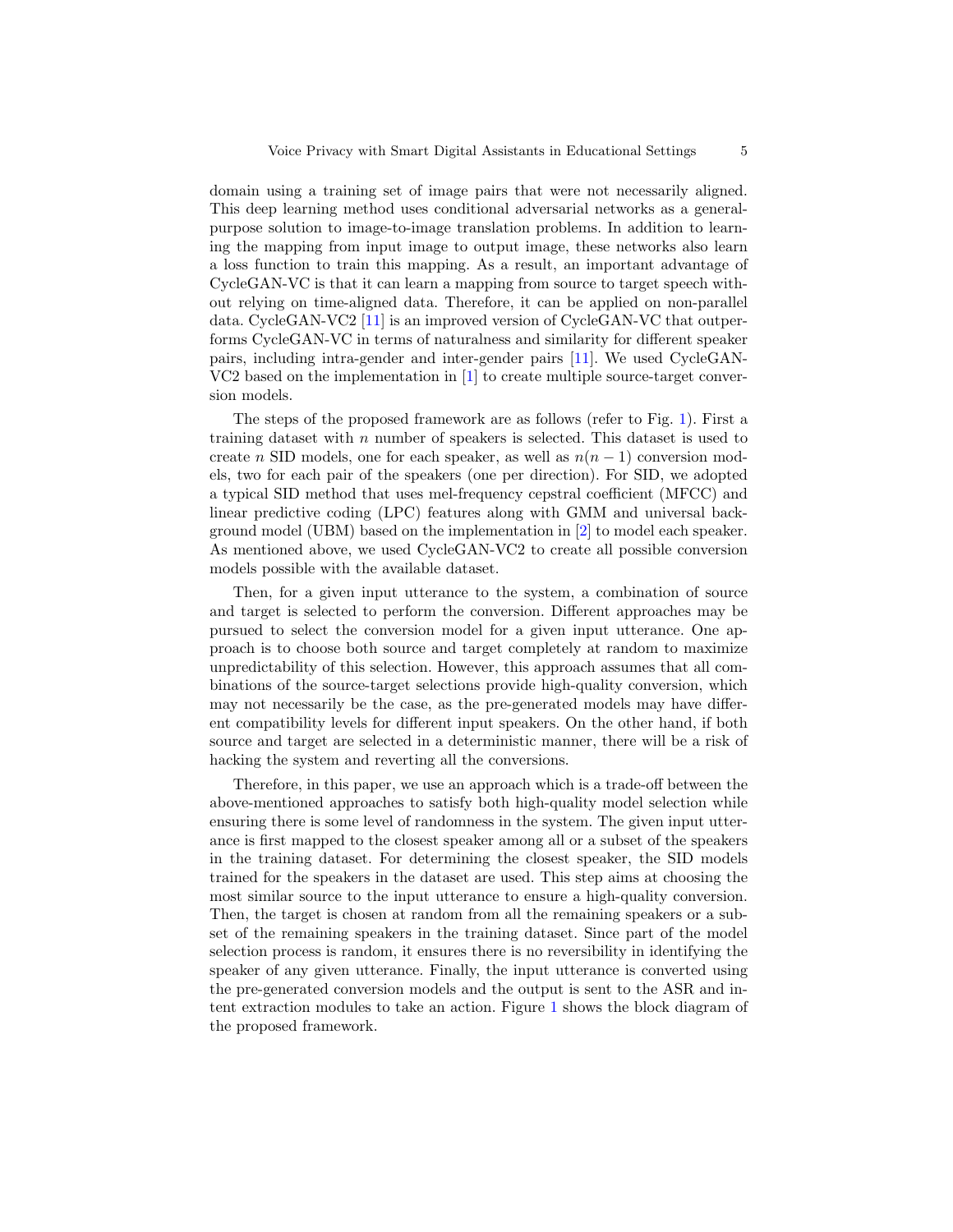## <span id="page-5-0"></span>3 Experiments

#### 3.1 Setup

In order to assess the performance of the proposed framework, 880 utterances were recorded from one woman and four men (176 each), where three men were native English speakers with American accent. The recorded utterances were typical examples of commands given to voice assistant systems in an educational setting such as "go back to the beginning of a video", "mute", "speak louder", "yes", etc. The data were recorded at 16 kHz using a miniDSP UMIK-1 microphone inside a quiet room. The data were further preprocessed to obtain mono '.wav' files at 16 bits.

#### 3.2 Results

For the training dataset, VCC2016 dataset [\[23\]](#page-9-4) was used. In this dataset, there are utterances from five male and five female subjects  $(n=10)$  that were recorded in a high-quality setting. These data went through two independent steps of model generation:

- For each speaker, an SID model was created. This results in 10 models.
- For each pair of speakers as source and target, a conversion model was created. This results in 90 models.

Different combinations of source-target subsets were evaluated to identify the subset with the lowest Word Error Rate (WER). Table [1](#page-6-0) reports the WER statistics for different subsets on the outputs obtained from a major technology vendor's cloud ASR platform [\[5\]](#page-7-5) when an appropriate list of commands, which goes beyond the commands used by the users in the dataset was provided as the input context to the ASR. The p75 results for the WER show success of the conversion in most cases. As seen, the lowest WER was obtained when both male and female speakers were used as candidates to map the source, and only male speakers were used as the random target. This phenomenon may be caused by the inherent characteristics of the CycleGAN-VC2 method such that male targets that generally have lower voice fundamental frequencies lead to higherquality outputs. Another possibility is that since the ASR engines were probably trained with datasets that have more male voices, these engines are generally more successful when the input utterance is from a male speaker than a female speaker. Therefore, for the remainder of the results, we focus on the conversion system where the *source* is chosen to be the closest speaker from all 10 speakers in the training dataset, and the target is selected randomly from the 5 male speakers.

In order to evaluate the de-identification performance of the proposed method, different approaches may be adopted. In a real-world scenario, the cloud speech processing systems will not necessarily already have the labels for each speaker to train a model for the given speaker and use it later to identify that person. Hence, they need to address the speaker identification task with an unsupervised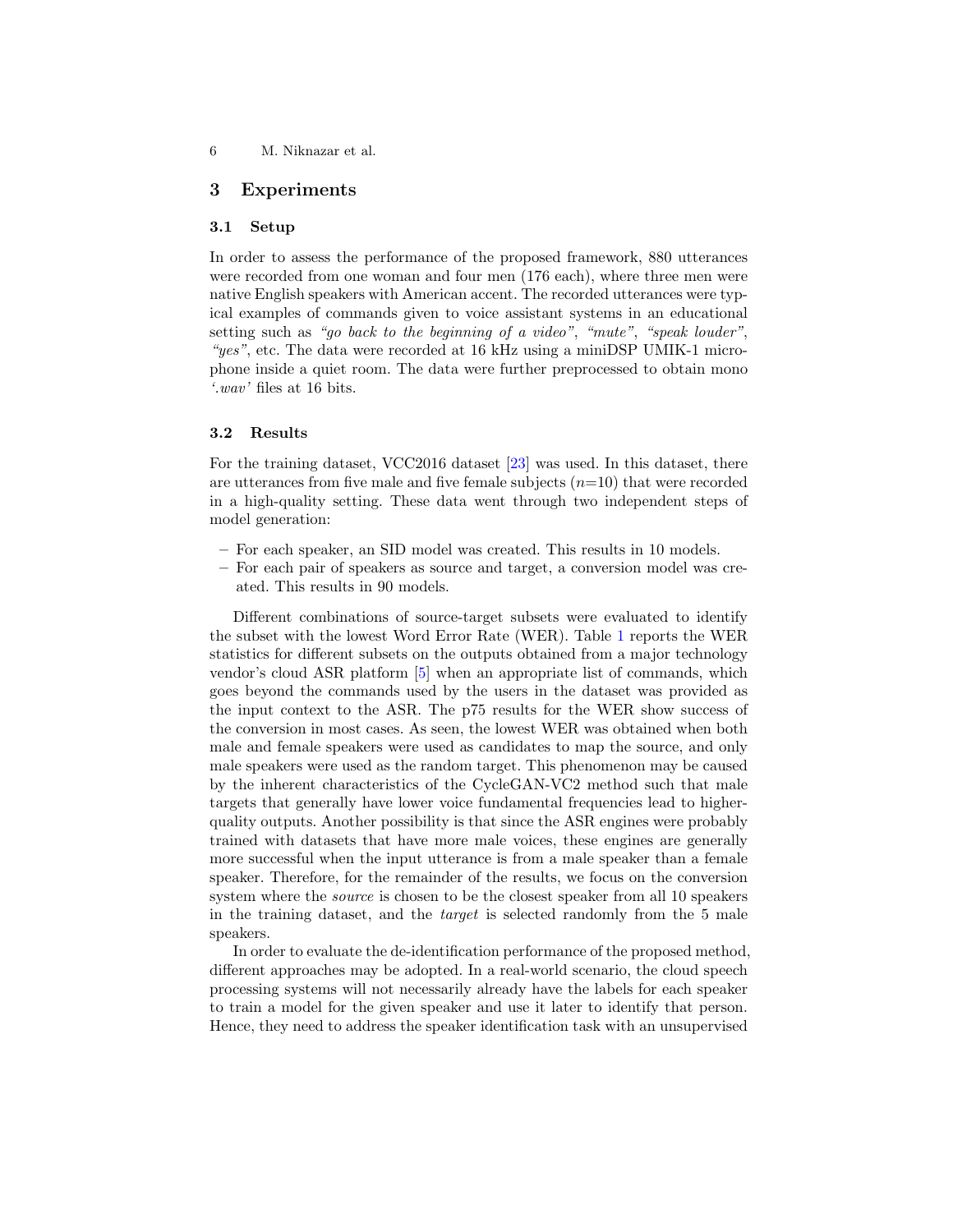<span id="page-6-0"></span>Table 1. WER comparison for different conversion combinations. The first row corresponds to the original utterances with no conversion. p75 Truncated Mean denotes the mean of the values up to the 75th percentile of the WER distribution. The median value for all cases was 0.

| Source Target |               | p75 Truncated<br>Mean | Mean STD    |
|---------------|---------------|-----------------------|-------------|
|               |               | $\mathbf{0}$          | 0.019 0.107 |
| All           | All           | 0.028                 | 0.219 0.363 |
| All           | Male          | 0.006                 | 0.171 0.332 |
| All           | Female        | 0.044                 | 0.256 0.389 |
| Male          | Male          | 0.010                 | 0.186 0.342 |
|               | Female Female | 0.016                 | 0.193 0.346 |
|               | Male Female   | 0.158                 | 0.369 0.436 |
| Female Male   |               | 0.032                 | 0.235 0.378 |

method whose performance is expected to improve as more data are received. Moreover, these engines typically receive the original voice from each speaker, not randomized converted voices which may sound significantly different from the original voice. Nevertheless, to simplify things in favor of a cloud SID system aiming at identifying speakers and potentially compromise their privacy, we assumed that the system already has some training data on original voices of each speaker with labels and generated SID models based on them (same SID approach as discussed in Sec. [2\)](#page-3-0). Then, we compared the performance of SID with unconverted and converted test data. In order to do so, we randomly divided the data of 880 utterances to train and test sets with 70% and 30% portions, respectively. The SID on the original unconverted test data was 100% accurate with all utterances being perfectly classified. However, when the converted version of the same utterances were tested with the SID, the accuracy was only 20.45% with 210 out of 264 utterances mis-classified (essentially random selection of speaker). This shows the effectiveness of the proposed framework in disguising the identity of the speakers.

Finally, the inference computation time of the proposed framework was calculated for the input utterances to determine the feasibility of the method in real-time applications. Fig. [2](#page-7-6) shows the computation time for speaker identification and voice conversion on a machine with an Nvidia GPU (1080 GTX), with less than 10% GPU utilization. As seen, speaker identification is performed very fast and remains under 0.2s even for an utterance of 7s. Voice conversion takes longer and a delay of 0.5s is observed for short utterances of 1s, which can be negligible in most applications. Nevertheless, as the duration of utterances increases, the delays become smaller and for any utterances of 2s and longer, the conversion can be run real time.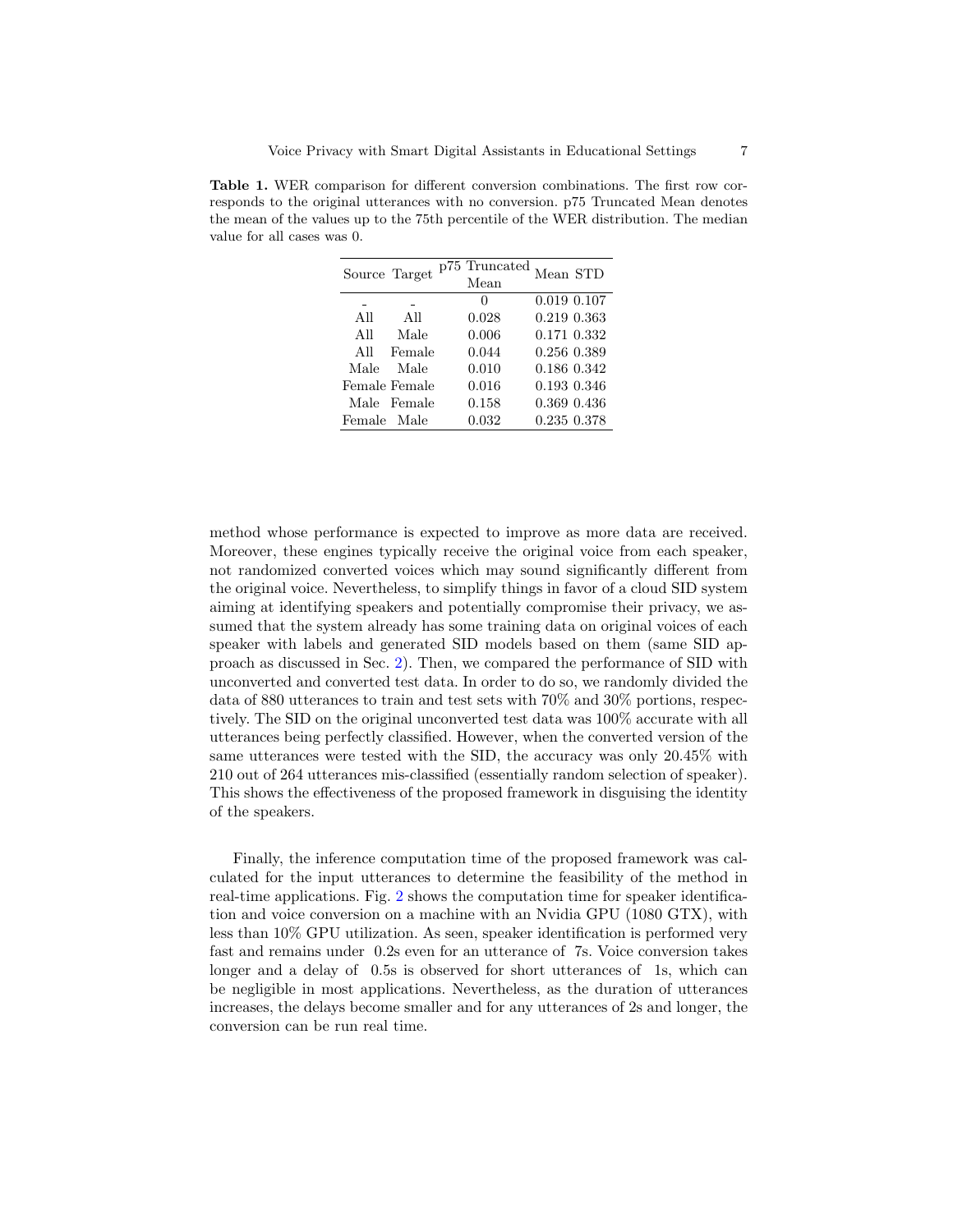

<span id="page-7-6"></span>Fig. 2. Computational time of the proposed framework for speaker identification (SID) and voice conversion.

## <span id="page-7-2"></span>4 Conclusion

In this paper, we proposed a practical framework for voice privacy protection in educational settings, while preserving the content of an utterance, using a combination of speaker identification and speech conversion models. While the techniques are equally applicable in general home settings, voice assistants in homes seem to have found their place already even without strict privacy controls. In educational settings, however, due to laws and regulations, solutions may need extra level of privacy before gaining adoption. We believe that if smart assistants provide such voice privacy by design (at the source), the adoption of voice interfaces would accelerate in both one-one personal tutoring and public spaces such as schools and lead to ubiquity of voice as an interaction modality sooner. Further, we believe that solutions like the one proposed in this paper let developers of educational solutions continue to use state of the art cloud ASR solutions provided by third-party organizations that maximize speech recognition accuracy.

## References

- <span id="page-7-3"></span>1. GAN-Voice-Conversion. [https://github.com/njellinas/GAN-Voice-](https://github.com/njellinas/GAN-Voice-Conversion/)[Conversion/](https://github.com/njellinas/GAN-Voice-Conversion/)
- <span id="page-7-4"></span>2. speaker-recognition. <https://github.com/ppwwyyxx/speaker-recognition/>
- <span id="page-7-0"></span>3. Abe, M.: S. nakamura, k. shikano, and h. kuwabara,"voice conversion through vector quantization,". IEEE Proc. Int. Con Acoustics, Speech and Signal Processing (ICASSP) pp. 655–658 (1988)
- <span id="page-7-1"></span>4. Chaudhari, J., Sen-ching, S.C., Venkatesh, M.V.: Privacy protection for life-log video. In: 2007 IEEE Workshop on Signal Processing Applications for Public Security and Forensics. pp. 1–5. IEEE (2007)
- <span id="page-7-5"></span>5. Google: Cloud speech-to-text. <https://cloud.google.com/speech-to-text/>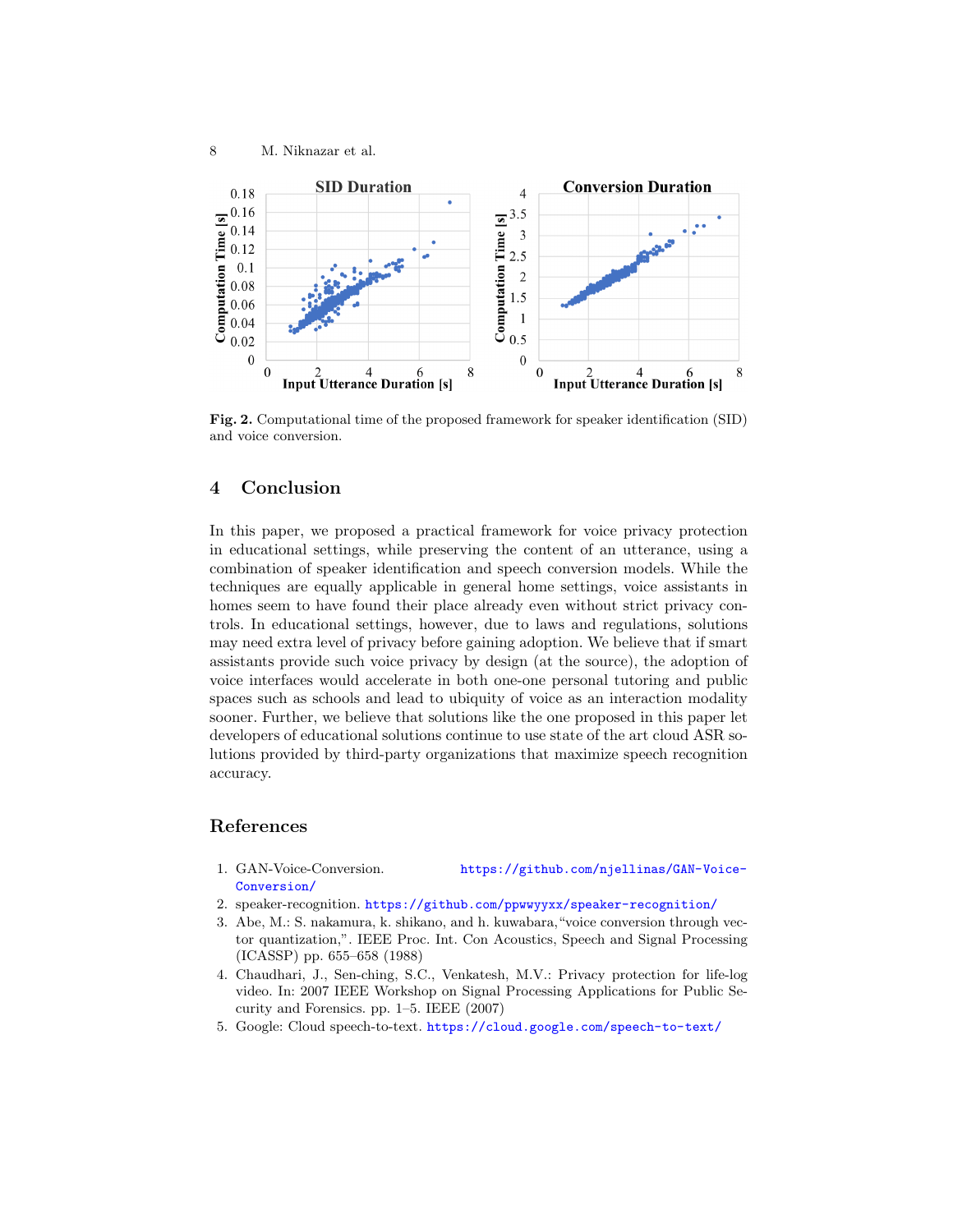- <span id="page-8-3"></span>6. He, Y., Sainath, T.N., Prabhavalkar, R., McGraw, I., Alvarez, R., Zhao, D., Rybach, D., Kannan, A., Wu, Y., Pang, R., et al.: Streaming end-to-end speech recognition for mobile devices. In: Proc. IEEE Int. Conf. Acoust., Speech, Signal Process. (ICASSP 2019). pp. 6381–6385 (2019)
- <span id="page-8-8"></span>7. Jin, Q., Toth, A.R., Schultz, T., Black, A.W.: Voice convergin: Speaker deidentification by voice transformation. In: 2009 IEEE International Conference on Acoustics, Speech and Signal Processing. pp. 3909–3912 (April 2009). <https://doi.org/10.1109/ICASSP.2009.4960482>
- <span id="page-8-9"></span>8. Jin, Q., Toth, A.R., Schultz, T., Black, A.W.: Speaker de-identification via voice transformation. In: 2009 IEEE Workshop on Automatic Speech Recognition & Understanding. pp. 529–533. IEEE (2009)
- <span id="page-8-10"></span>9. Justin, T., Struc, V., Dobrišek, S., Vesnicer, B., Ipšić, I., Mihelič, F.: Speaker de-identification using diphone recognition and speech synthesis. In: 2015 11th IEEE International Conference and Workshops on Automatic Face and Gesture Recognition (FG). vol. 4, pp. 1–7. IEEE (2015)
- <span id="page-8-14"></span>10. Kaneko, T., Kameoka, H.: Parallel-data-free voice conversion using cycle-consistent adversarial networks. arXiv preprint arXiv:1711.11293 (2017)
- <span id="page-8-15"></span>11. Kaneko, T., Kameoka, H., Tanaka, K., Hojo, N.: Cyclegan-vc2: Improved cycleganbased non-parallel voice conversion. In: Proc. IEEE Int. Conf. Acoust., Speech, Signal Process. (ICASSP 2019) (2019)
- <span id="page-8-1"></span>12. Kelly, G.: Compare the privacy practices of the most popular smart speakers with virtual assistants. [https://www.commonsense.org/education/articles/](https://www.commonsense.org/education/articles/compare-the-privacy-practices-of-the-most-popular-smart-speakers-with-virtual-assistants) [compare-the-privacy-practices-of-the-most-popular-smart-speakers](https://www.commonsense.org/education/articles/compare-the-privacy-practices-of-the-most-popular-smart-speakers-with-virtual-assistants)[with-virtual-assistants](https://www.commonsense.org/education/articles/compare-the-privacy-practices-of-the-most-popular-smart-speakers-with-virtual-assistants)
- <span id="page-8-2"></span>13. Liao, Y., Vitak, J., Kumar, P., Zimmer, M., Kritikos, K.: Understanding the role of privacy and trust in intelligent personal assistant adoption. In: iConference (2019)
- <span id="page-8-0"></span>14. Medeiros, J.: The most exciting voice gadgets from ces 2019. [https://www.](https://www.voicesummit.ai/blog/the-most-exciting-voice-gadgets-from-ces-2019) [voicesummit.ai/blog/the-most-exciting-voice-gadgets-from-ces-2019](https://www.voicesummit.ai/blog/the-most-exciting-voice-gadgets-from-ces-2019) (2019)
- <span id="page-8-6"></span>15. Mouchtaris, A., Van der Spiegel, J., Mueller, P.: Non-parallel training for voice conversion by maximum likelihood constrained adaptation. In: 2004 IEEE International Conference on Acoustics, Speech, and Signal Processing. vol. 1, pp. I–1. IEEE (2004)
- <span id="page-8-12"></span>16. Newton, E.M., Sweeney, L., Malin, B.: Preserving privacy by de-identifying face images. IEEE transactions on Knowledge and Data Engineering  $17(2)$ , 232–243 (2005)
- <span id="page-8-5"></span>17. Ney, H., Suendermann, D., Bonafonte, A., Höge, H.: A first step towards textindependent voice conversion. In: Eighth International Conference on Spoken Language Processing (2004)
- <span id="page-8-13"></span>18. Niknazar, M., Vempaty, A., Haley, P.: A privacy solution for voice enabled devices connected to the internet (extended abstract). In: Proc. IEEE Global Conf. Signal and Inf. Proc. (GlobalSIP) (2019)
- <span id="page-8-11"></span>19. Pobar, M., Ipšić, I.: Online speaker de-identification using voice transformation. In: 2014 37th International convention on information and communication technology, electronics and microelectronics (mipro). pp. 1264–1267. IEEE (2014)
- <span id="page-8-7"></span>20. Qian, J., Du, H., Hou, J., Chen, L., Jung, T., Li, X.Y.: Hidebehind: Enjoy voice input with voiceprint unclonability and anonymity. In: Proc. 16th ACM Conf. Embedded Networked Sensor Syst. pp. 82–94 (2018)
- <span id="page-8-4"></span>21. Ribaric, S., Ariyaeeinia, A., Pavesic, N.: De-identification for privacy protection in multimedia content: A survey. Signal Processing: Image Communication 47, 131–151 (2016)